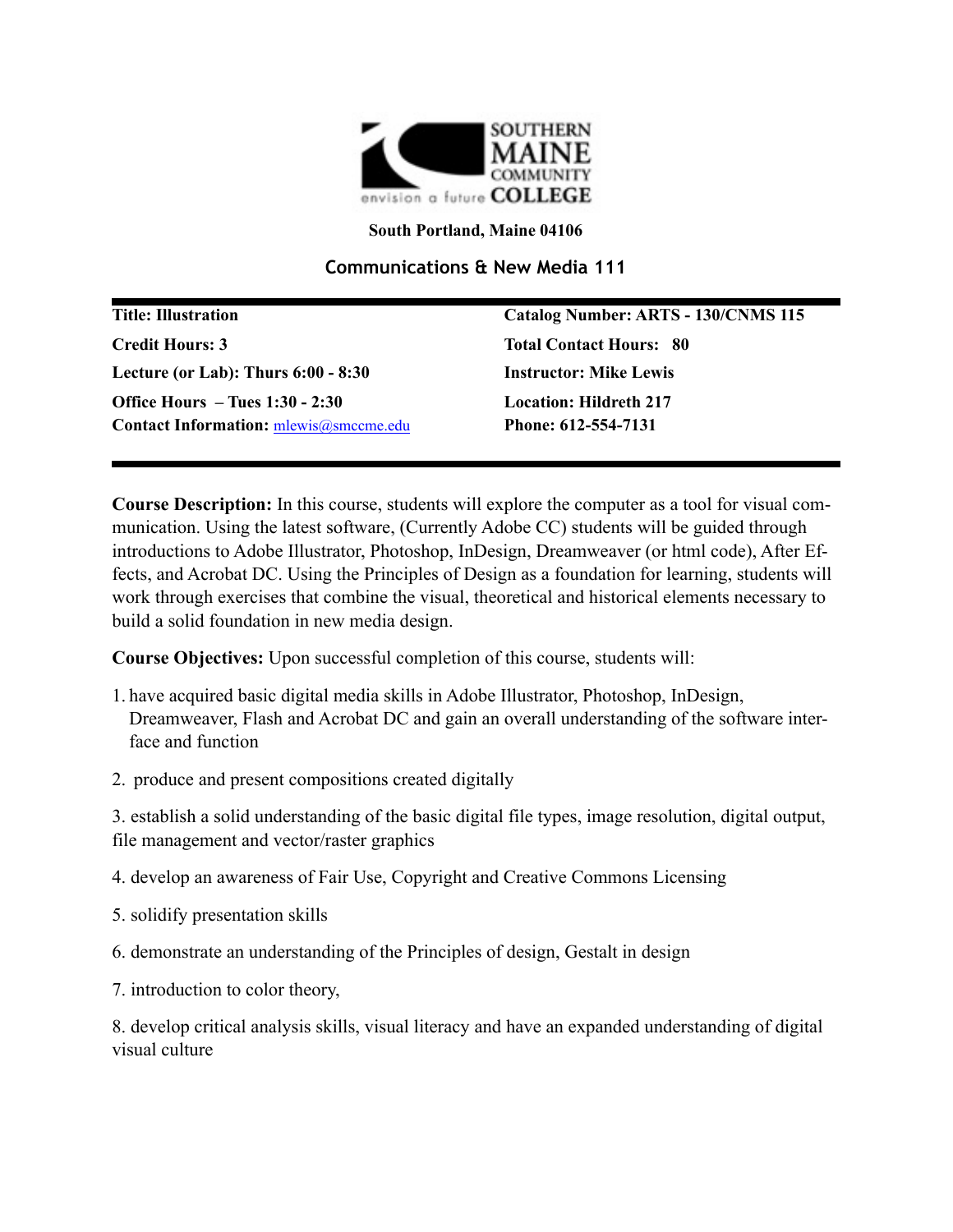## **Topical Outline:**

Weeks 1-3: File saving, Adobe Illustrator Weeks 4-6: Adobe Photoshop Weeks 7-10: Adobe InDesign Week 9: Midterm Weeks 11-12: HTML & Adobe Dreamweaver Weeks 13-15: Adobe After Effects Week 16: Final

**Course Requirements:** Students will need basic computer skills, access to the Internet (it is possible to use the school computers on campus), and the use of the Adobe Creative Suite (Adobe CC is \$19.95/mo for students), also available on campus in order to complete and post projects each week and contribute to discussions.

## **Student Evaluation and Grading: Grading Scale (as stated in college handbook)**

| 93-100 Points: A   | 80-82 Points: B-    | $67-69$ Points: D+ |
|--------------------|---------------------|--------------------|
| 90-92 Points: A-   | 77-79 Points: $C^+$ | $60-66$ Points: D  |
| $87-89$ Points: B+ | 73-76 Points: C     | $0-59$ Points: F   |
| 83-86 Points: B    | 70-72 Points: C-    |                    |

75% Discussions & Assignments

12.5% Midterm Project

12.5% Final Exam

Discussions, assignments, portfolios, midterm and final grades will be based on a scale of 100 points, with provided rubrics. The requirements for each task will be broken down and explained in greater detail when the project is assigned. Your grades will be based on how well you fulfill the technical and aesthetic requirements.

**Text, Tools, and/or Supplies Software** (The Adobe Creative Cloud, Student Version) \$19.99/mo

**Attendance Policy** Attendance online (noted by discussion participation) or in class is essential in order to pass this course. The student handbook states that missing 3 classes in a row constitutes an AF (academic failure). Because this course meets only 1x per week for 3 hours (rather than 3x a week for 1 hour), missing one class is like missing 3. Be sure to contact a classmate to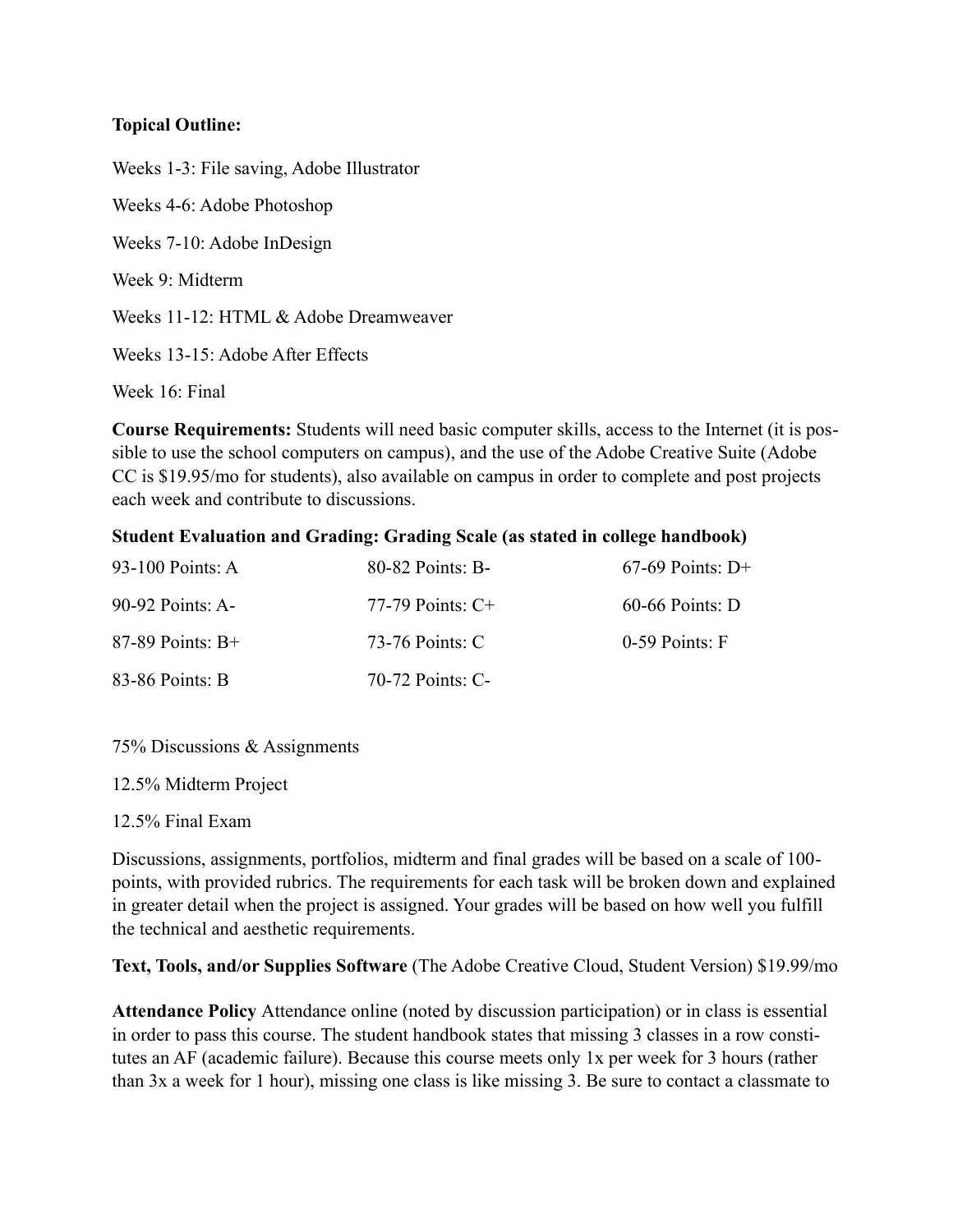learn what you missed, and to make up the work. Missing 2 classes in a row or missing 3 classes non-consecutively will constitute Academic Failure.

**End-of-Course** Evaluation Students complete evaluations for each course attended at SMCC. Evaluations are submitted online and can be accessed through the student portal. Students can access the course evaluations beginning one week before the end of classes. The deadline forsubmission of evaluations occurs Monday at 5 p.m. following the last day of the class. You willreceive an e-mail to your student e-mail account when course evaluations are available.

**ADA Syllabus Statement** Southern Maine Community College is an equal opportunity/affirmative action institution and employer. For more information, please call (207) 741-5798. If you have a disabling condition and wish to request accommodations in order to have reasonable access to the programs and services offered by SMCC, you must register with the Disability Services Coordinator, Sandra Lynham, who can be reached at 741-5923. Further information about services for students with disabilities and the accommodation process is available upon request at this number. Course policies about online testing are modified to suit each individual's accommodations.

**SMCC Pay-for-Print Policy** Each semester students receive a \$20 printing credit. The balance resets at the end of the semester and any remaining credits are removed. The College's pay-forprint system monitors printing on all printers (including those in general access labs, library printers, Tutoring Services, Campus Center Lounge and technology labs). Be sure to log OUT of the system when you've finished your printing, to prevent unauthorized access to your account. Students can check the number of pages they have printed by using the Printing Balance tool available on SMCC computers (located in the lower right corner of the screen, near the clock). Departments with work study students who need to print documents for the department should contact the Help Desk at 741-5696 to have a special account set up. To find ways to reduce your printing charges, please go to the IT Help tab on My SMCC. If you have questions about the pay-for-printing policy or your printing charges, please contact the Help Desk at 741-5696 or send an e-mail to helpdesk@smccme.edu.

**Refunds** Print jobs are eligible for a refund in the event of mechanical or electronic error on the part of the printer, print server, or software used to submit the job. Jobs are not eligible for a refund in cases where the job was not set up correctly, was submitted multiple times, or the student is not satisfied with the result. To request a refund, please bring the offending print to the IT Department in the basement of the Ross Technology Center. Refunds will be granted in the form of a credit to the student's account.

**Add-Drop Policy** Students who drop a course during the one-week "add/drop" period in the fall and spring semesters and the first three days of summer sessions receive a 100% refund of the tuition and associated fees for that course. Please note any course that meets for less than the traditional semester length, i.e., 15 weeks, has a pro-rated add/drop period. There is no refund for non-attendance.